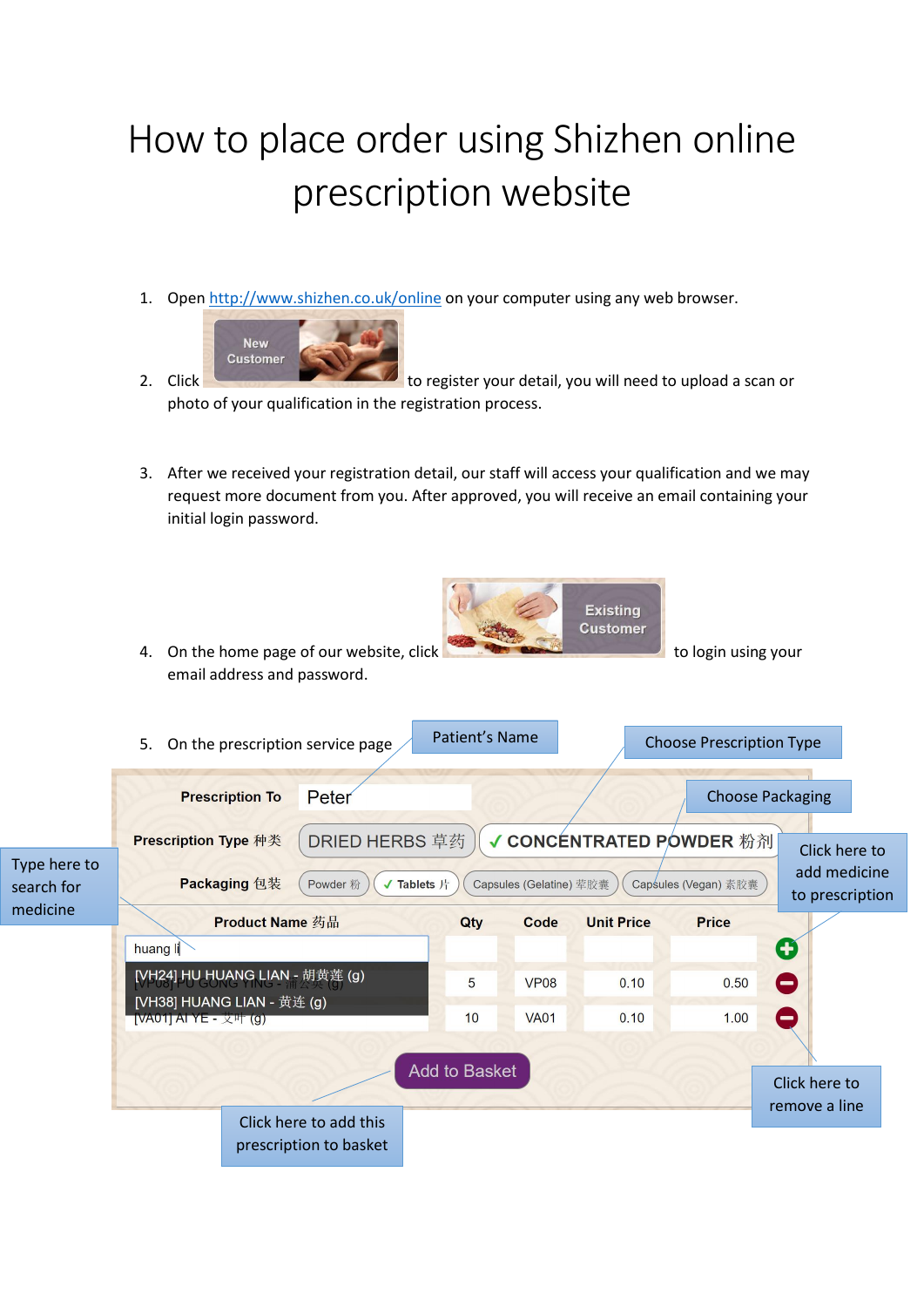- 6. After prescription is added to basket, click  $\overline{\text{Checkout}}$  button to checkout as shown below I My Account >  $\bigoplus$  1 item  $\mathbb{D}$  / PU GONG YING (5g), AI YE (10g) Checkout
	- 7. In CHECKOUT page, you can click Place Another Order button to add more prescription to the order, or click Proceed to Delivery to go to next step. Click  $\overline{w}$  to delete prescription from order. Click to edit the prescription.

|    |                                             | $#$ Package         | <b>Medicine</b> | Qty | Unit Weight (g)                  | <b>Unit Price</b> | <b>Line Price</b>     |
|----|---------------------------------------------|---------------------|-----------------|-----|----------------------------------|-------------------|-----------------------|
|    | Capsules (Gelatine) 荤胶囊<br><b>To: Peter</b> | PU GONG YING (VP08) | 50              |     | £0.10                            | £5.00             |                       |
| 血。 |                                             | <b>AI YE (VA01)</b> | 10              |     | £0.10                            | £1.00             |                       |
|    |                                             |                     |                 |     | Total Weight: 60g (£0.04 per 1g) |                   | Processing fee: £2.40 |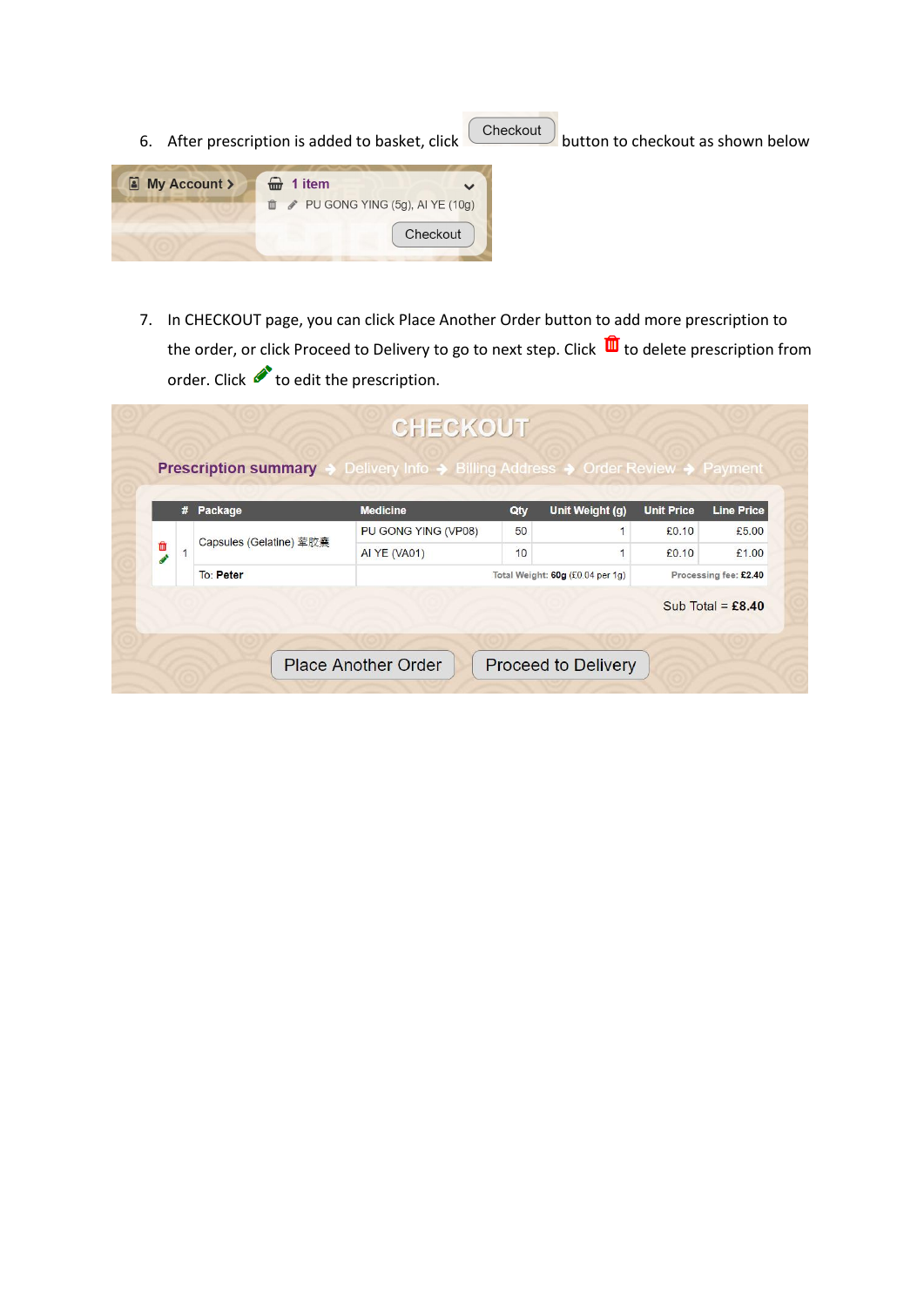8. In DELIVERY ADDRESS page, you can choose from previously used address or type in a new address. Then you can choose delivery method.

| Prescription summary $\rightarrow$                     |                             | <b>DELIVERY ADDRESS</b>                        | <b>Delivery Info → Billing Address → Order Review → Payment</b> |  |  |  |  |
|--------------------------------------------------------|-----------------------------|------------------------------------------------|-----------------------------------------------------------------|--|--|--|--|
| <b>Previously Used Addresses</b>                       |                             |                                                | <b>Delivery Address</b>                                         |  |  |  |  |
| YS<br>888 Street, Manchester, Greater Manchester,      |                             | <b>YS</b>                                      |                                                                 |  |  |  |  |
| <b>PO1 2CD</b><br>robotskin@hotmail.com<br>01617360369 | <b>Select</b>               | 888 Street                                     |                                                                 |  |  |  |  |
|                                                        |                             | <b>Manchester</b>                              |                                                                 |  |  |  |  |
|                                                        |                             | <b>Greater Manchester</b>                      |                                                                 |  |  |  |  |
|                                                        |                             |                                                |                                                                 |  |  |  |  |
|                                                        |                             | <b>PO1 2CD</b>                                 |                                                                 |  |  |  |  |
|                                                        |                             | robotskin@hotmail.com                          |                                                                 |  |  |  |  |
|                                                        |                             | 01617360369                                    |                                                                 |  |  |  |  |
| <b>Delivery Method</b>                                 |                             |                                                |                                                                 |  |  |  |  |
| <b>Royal Mail 1st Class</b><br><b>Recorded</b>         | <b>DPD Next Day</b>         | <b>Royal Mail 2nd</b><br><b>Class Recorded</b> | <b>Royal Mail 2nd</b><br><b>Class</b>                           |  |  |  |  |
| £5.40                                                  | £9.00                       | £4.50                                          | £3.30                                                           |  |  |  |  |
|                                                        | <b>Royal Mail 1st Class</b> |                                                |                                                                 |  |  |  |  |
|                                                        | £4.20                       | £8.28                                          |                                                                 |  |  |  |  |
|                                                        |                             |                                                |                                                                 |  |  |  |  |
|                                                        | <b>Back</b>                 | Proceed to Billing Address                     |                                                                 |  |  |  |  |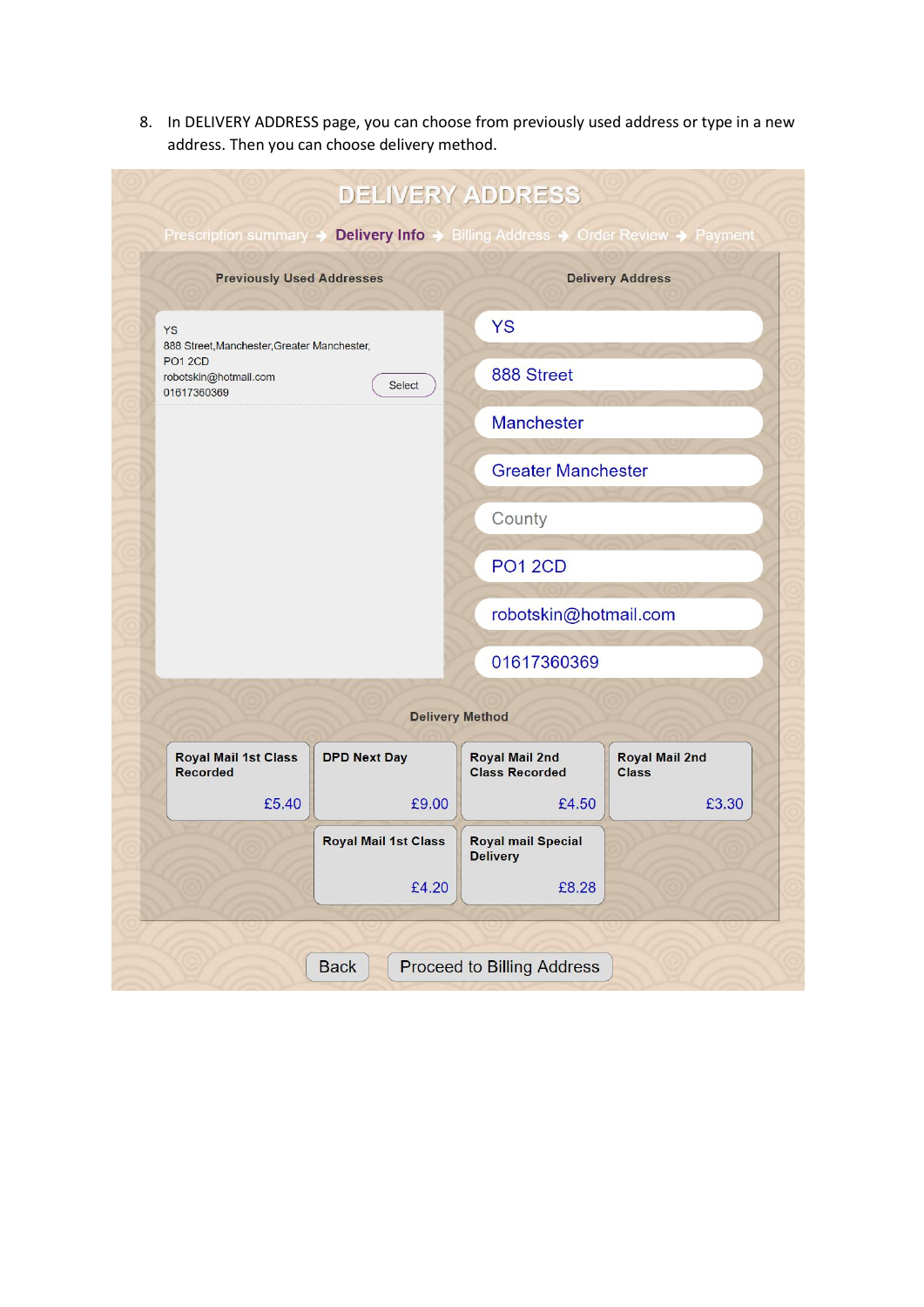9. In BILLING ADDRESS page, you can choose from previously used address or type in a new address.

| <b>BILLING ADDRESS</b>                                                           |                        |  |  |  |  |  |  |
|----------------------------------------------------------------------------------|------------------------|--|--|--|--|--|--|
| Prescription summary → Delivery Info → Billing Address → Order Review → Payment  |                        |  |  |  |  |  |  |
| <b>Previously Used Addresses</b>                                                 | <b>Billing Address</b> |  |  |  |  |  |  |
| <b>YS</b><br>888 Street, Manchester, Greater Manchester,                         | Name                   |  |  |  |  |  |  |
| PO <sub>1</sub> <sub>2CD</sub><br>robotskin@hotmail.com<br>Select<br>01617360369 | Address Line 1         |  |  |  |  |  |  |
|                                                                                  | Address Line 2         |  |  |  |  |  |  |
|                                                                                  | Town                   |  |  |  |  |  |  |
|                                                                                  | County                 |  |  |  |  |  |  |
|                                                                                  | Postcode               |  |  |  |  |  |  |
|                                                                                  |                        |  |  |  |  |  |  |
|                                                                                  |                        |  |  |  |  |  |  |
|                                                                                  |                        |  |  |  |  |  |  |
| <b>Back</b>                                                                      | <b>Review Order</b>    |  |  |  |  |  |  |